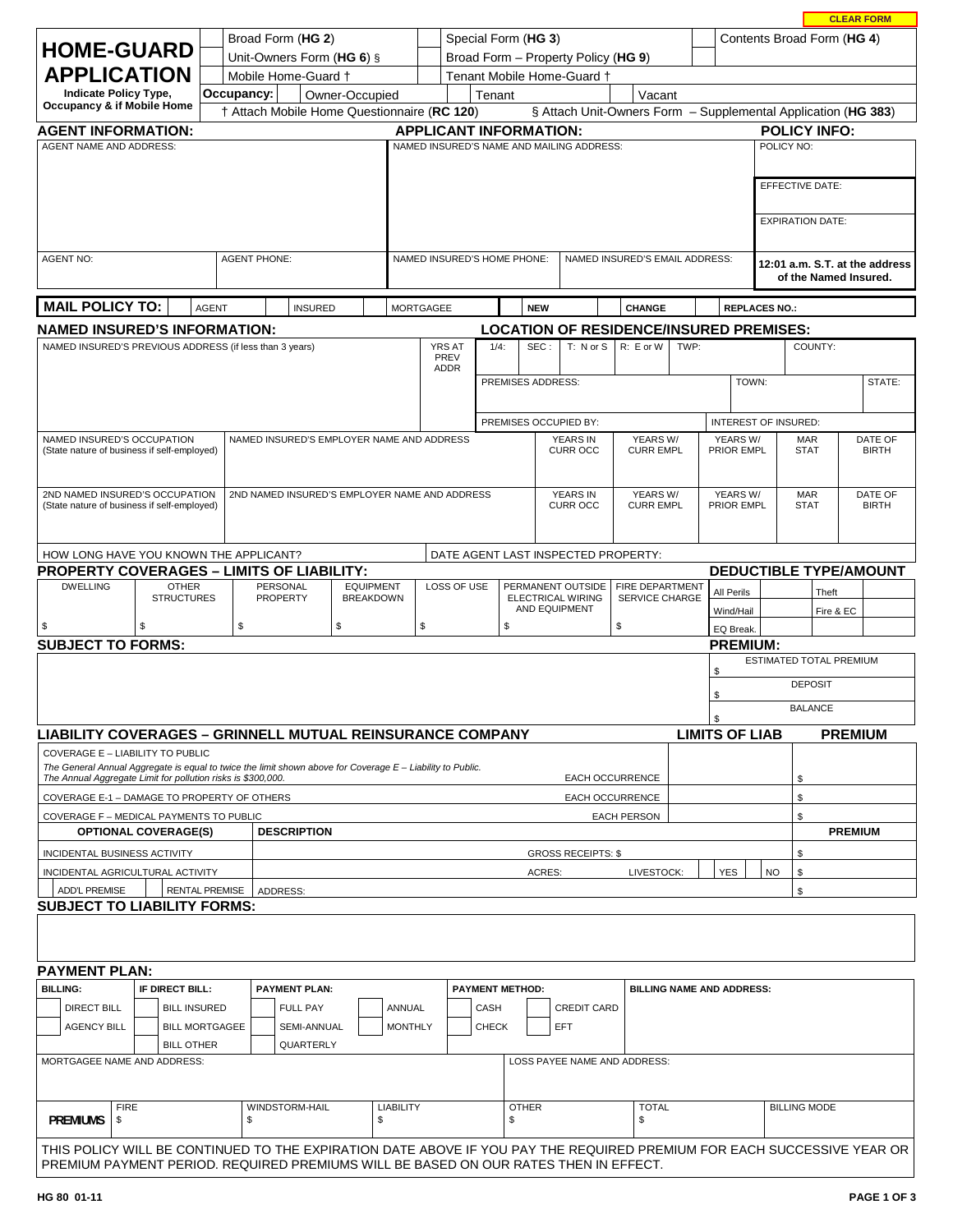## **RATING/UNDERWRITING:**

| <b>CONSTRUCTION TYPE</b><br><b>RENOVATIONS</b><br>PARTIAL                                                                                                                                                         |                                                                                                               | <b>COMPLETE</b><br><b>YEAR</b> |                                |                      | YEAR BUILT          |                       | <b>ROOF MATERIAL</b>       |                      |                                                                                                                                                                               |                                                                                                  |                                                          | <b>CONDITION OF ROOF</b>                                                                 |                           |                    |                                                                  |                      |                      |                 |    |  |                    |  |  |  |  |
|-------------------------------------------------------------------------------------------------------------------------------------------------------------------------------------------------------------------|---------------------------------------------------------------------------------------------------------------|--------------------------------|--------------------------------|----------------------|---------------------|-----------------------|----------------------------|----------------------|-------------------------------------------------------------------------------------------------------------------------------------------------------------------------------|--------------------------------------------------------------------------------------------------|----------------------------------------------------------|------------------------------------------------------------------------------------------|---------------------------|--------------------|------------------------------------------------------------------|----------------------|----------------------|-----------------|----|--|--------------------|--|--|--|--|
|                                                                                                                                                                                                                   | <b>FRAME</b>                                                                                                  |                                |                                |                      |                     |                       |                            |                      |                                                                                                                                                                               |                                                                                                  |                                                          | <b>SLATE</b>                                                                             |                           |                    | CEMENT/ACRYLIC                                                   |                      | <b>EXCELLENT</b>     |                 |    |  |                    |  |  |  |  |
|                                                                                                                                                                                                                   |                                                                                                               | <b>ELECTRICAL</b>              |                                |                      |                     |                       |                            |                      |                                                                                                                                                                               |                                                                                                  |                                                          |                                                                                          |                           |                    |                                                                  |                      |                      |                 |    |  | <b>FIBER TILES</b> |  |  |  |  |
|                                                                                                                                                                                                                   | <b>MASONRY</b>                                                                                                | <b>PLUMBING</b>                |                                |                      |                     |                       |                            |                      | <b>PURCHASE PRICE</b>                                                                                                                                                         |                                                                                                  | <b>CONCRETE</b>                                          |                                                                                          |                           | <b>SHINGLES</b>    |                                                                  | GOOD                 |                      |                 |    |  |                    |  |  |  |  |
|                                                                                                                                                                                                                   | <b>MASONRY VENEER</b>                                                                                         |                                | <b>HEATING</b>                 |                      |                     |                       |                            |                      |                                                                                                                                                                               |                                                                                                  |                                                          | CEMENT/WOOD FIBER<br><b>CEMENT/SILICA</b>                                                |                           |                    | <b>WOOD</b>                                                      |                      | AVERAGE              |                 |    |  |                    |  |  |  |  |
|                                                                                                                                                                                                                   | <b>FIRE RESISTIVE</b>                                                                                         | <b>ROOFING</b>                 |                                |                      |                     |                       |                            | <b>PURCHASE DATE</b> |                                                                                                                                                                               |                                                                                                  | <b>CELLULOSE FIBER</b>                                   |                                                                                          |                           |                    | <b>BELOW AVERAGE</b>                                             |                      |                      |                 |    |  |                    |  |  |  |  |
| <b>SIDING</b>                                                                                                                                                                                                     |                                                                                                               | <b>FIREPLACES (Enter No.)</b>  |                                | <b>SWIMMING POOL</b> |                     |                       |                            |                      |                                                                                                                                                                               | <b>USAGE TYPE</b>                                                                                |                                                          |                                                                                          | PLUMBING SYSTEM CONDITION |                    |                                                                  |                      |                      |                 |    |  |                    |  |  |  |  |
|                                                                                                                                                                                                                   | <b>VINYL SIDING</b>                                                                                           |                                | <b>CHIMNEYS</b>                |                      |                     | <b>NONE</b>           |                            |                      | <b>NO. OF STORIES</b>                                                                                                                                                         |                                                                                                  |                                                          | <b>PRIMARY</b>                                                                           |                           |                    | <b>EXCELLENT</b>                                                 | AVERAGE              |                      |                 |    |  |                    |  |  |  |  |
|                                                                                                                                                                                                                   | ALUMINUM SIDING                                                                                               |                                | <b>HEARTHS</b>                 |                      |                     | IN GROUND             |                            |                      |                                                                                                                                                                               |                                                                                                  |                                                          | <b>SECONDARY</b>                                                                         |                           |                    | GOOD                                                             | <b>BELOW AVERAGE</b> |                      |                 |    |  |                    |  |  |  |  |
|                                                                                                                                                                                                                   | <b>STUCCO</b>                                                                                                 |                                | PRE-FAB<br><b>ABOVE GROUND</b> |                      |                     | SQ FT                 |                            |                      | SEASONAL                                                                                                                                                                      |                                                                                                  |                                                          | <b>ANY KNOWN LEAKS?</b>                                                                  |                           |                    |                                                                  |                      |                      |                 |    |  |                    |  |  |  |  |
|                                                                                                                                                                                                                   | CEDAR, WOOD,<br><b>SHINGLE</b>                                                                                | SOLID FUEL BURNING             |                                |                      | APPROVED FENCE      |                       |                            |                      |                                                                                                                                                                               | <b>BASEMENT</b>                                                                                  |                                                          |                                                                                          | <b>YES</b>                |                    |                                                                  |                      | <b>NO</b>            |                 |    |  |                    |  |  |  |  |
|                                                                                                                                                                                                                   | <b>MFG HOME</b>                                                                                               |                                | WOOD STOVE INSERT              |                      | <b>DIVING BOARD</b> |                       |                            |                      | <b>GARAGE SQ FT</b>                                                                                                                                                           |                                                                                                  |                                                          | <b>NONE</b>                                                                              |                           |                    | <b>HOUSEKEEPING CONDITION</b>                                    |                      |                      |                 |    |  |                    |  |  |  |  |
| HEAT TYPE (Natural Gas, LP, etc.)                                                                                                                                                                                 |                                                                                                               |                                |                                | <b>SLIDE</b>         |                     |                       |                            |                      |                                                                                                                                                                               |                                                                                                  | <b>FINISHED</b>                                          |                                                                                          | <b>EXCELLENT</b>          |                    | AVERAGE                                                          |                      |                      |                 |    |  |                    |  |  |  |  |
|                                                                                                                                                                                                                   | PRIMARY:                                                                                                      |                                |                                |                      |                     |                       | <b>DATE HEATING SYSTEM</b> |                      | <b>MARKET VALUE</b>                                                                                                                                                           |                                                                                                  |                                                          | <b>UNFINISHED</b>                                                                        |                           |                    | GOOD                                                             |                      | <b>BELOW AVERAGE</b> |                 |    |  |                    |  |  |  |  |
|                                                                                                                                                                                                                   | SECONDARY:                                                                                                    |                                |                                |                      |                     | <b>LAST SERVICED:</b> |                            |                      |                                                                                                                                                                               |                                                                                                  |                                                          | <b>BASEMENT SQ FT:</b>                                                                   |                           |                    | <b>DWELLING DIMENSIONS</b>                                       |                      |                      |                 |    |  |                    |  |  |  |  |
|                                                                                                                                                                                                                   | <b>NONE</b>                                                                                                   |                                |                                |                      |                     |                       |                            | \$                   |                                                                                                                                                                               |                                                                                                  |                                                          |                                                                                          |                           |                    | W:                                                               |                      | H:                   |                 |    |  |                    |  |  |  |  |
|                                                                                                                                                                                                                   | <b>PROTECTION CLASS</b>                                                                                       |                                |                                |                      |                     |                       | <b>DWELLING LOCATION</b>   |                      |                                                                                                                                                                               |                                                                                                  |                                                          |                                                                                          |                           |                    | <b>SECURITY DEVICE TYPE</b>                                      |                      |                      |                 |    |  |                    |  |  |  |  |
|                                                                                                                                                                                                                   |                                                                                                               |                                |                                |                      |                     |                       | <b>WITHIN CITY LIMITS</b>  |                      |                                                                                                                                                                               |                                                                                                  |                                                          | <b>SYSTEM</b>                                                                            | <b>FIRE ALARM</b>         |                    | <b>FIRE SPRINKLER</b>                                            |                      | <b>BURGLAR ALARM</b> |                 |    |  |                    |  |  |  |  |
|                                                                                                                                                                                                                   | <b>DISTANCE TO</b>                                                                                            |                                |                                |                      |                     |                       | WITHIN FIRE DISTRICT       |                      |                                                                                                                                                                               |                                                                                                  |                                                          | CENTRAL                                                                                  |                           |                    |                                                                  |                      |                      |                 |    |  |                    |  |  |  |  |
|                                                                                                                                                                                                                   | <b>HYDRANT:</b>                                                                                               |                                | FIRE STATION:                  |                      |                     |                       | WITHIN PROTECTED SUBURB    |                      |                                                                                                                                                                               |                                                                                                  |                                                          | <b>DIRECT</b>                                                                            |                           |                    |                                                                  |                      |                      |                 |    |  |                    |  |  |  |  |
|                                                                                                                                                                                                                   |                                                                                                               |                                |                                |                      |                     |                       |                            |                      |                                                                                                                                                                               |                                                                                                  |                                                          | <b>LOCAL</b>                                                                             |                           |                    |                                                                  |                      |                      |                 |    |  |                    |  |  |  |  |
|                                                                                                                                                                                                                   | FT.<br><b>GENERAL INFORMATION:</b>                                                                            |                                |                                | MI                   |                     |                       |                            |                      |                                                                                                                                                                               |                                                                                                  |                                                          |                                                                                          |                           |                    |                                                                  |                      |                      |                 |    |  |                    |  |  |  |  |
|                                                                                                                                                                                                                   | <b>EXPLAIN ALL "YES" RESPONSES IN REMARKS</b>                                                                 |                                |                                |                      |                     |                       |                            | <b>YES</b>           | <b>NO</b>                                                                                                                                                                     |                                                                                                  |                                                          | <b>EXPLAIN ALL "YES" RESPONSES IN REMARKS</b>                                            |                           |                    |                                                                  |                      |                      | <b>YES</b>      | NO |  |                    |  |  |  |  |
|                                                                                                                                                                                                                   | 1. ANY OTHER INSURANCE WITH THIS COMPANY? (List policy numbers)                                               |                                |                                |                      |                     |                       |                            |                      |                                                                                                                                                                               |                                                                                                  | 16. IS BUILDING UNDERGOING RENOVATION OR RECONSTRUCTION? |                                                                                          |                           |                    |                                                                  |                      |                      |                 |    |  |                    |  |  |  |  |
|                                                                                                                                                                                                                   | 2. HAS INSURANCE BEEN TRANSFERRED WITHIN AGENCY?                                                              |                                |                                |                      |                     |                       |                            |                      |                                                                                                                                                                               | (Give estimated completion date and dollar value.)                                               |                                                          |                                                                                          |                           |                    |                                                                  |                      |                      |                 |    |  |                    |  |  |  |  |
|                                                                                                                                                                                                                   | 3. HAS SIMILAR INSURANCE BEEN CANCELLED OR REFUSED BY ANOTHER                                                 |                                |                                |                      |                     |                       |                            |                      |                                                                                                                                                                               | 17. IF BUILDING IS UNDER CONSTRUCTION, IS THE APPLICANT THE GENERAL<br>CONTRACTOR?               |                                                          |                                                                                          |                           |                    |                                                                  |                      |                      |                 |    |  |                    |  |  |  |  |
|                                                                                                                                                                                                                   | COMPANY?                                                                                                      |                                |                                |                      |                     |                       |                            |                      |                                                                                                                                                                               | 18. IS HOUSE FOR SALE?                                                                           |                                                          |                                                                                          |                           |                    |                                                                  |                      |                      |                 |    |  |                    |  |  |  |  |
|                                                                                                                                                                                                                   | 4. HAS APPLICANT HAD A FORECLOSURE, REPOSSESSION, BANKRUPTCY,<br>JUDGMENT OR LIEN DURING THE PAST FIVE YEARS? |                                |                                |                      |                     |                       |                            |                      |                                                                                                                                                                               | 19 ARE THE PREMISES EQUIPPED WITH FIRE EXTINGUISHERS, SPRINKLER                                  |                                                          |                                                                                          |                           |                    |                                                                  |                      |                      |                 |    |  |                    |  |  |  |  |
|                                                                                                                                                                                                                   | 5. DURING THE LAST 5 YEARS, HAS ANY APPLICANT BEEN CONVICTED OF<br>ANY DEGREE OF THE CRIME OF ARSON?          |                                |                                |                      |                     |                       |                            |                      |                                                                                                                                                                               | SYSTEMS AND/OR SMOKE DETECTORS?<br>20. ARE ANY RENTAL PREMISES EQUIPPED WITH FIRE EXTINGUISHERS, |                                                          |                                                                                          |                           |                    |                                                                  |                      |                      |                 |    |  |                    |  |  |  |  |
|                                                                                                                                                                                                                   | 6. DO ANY OF THE NAMED INSUREDS OR ADDITIONAL NAMED INSUREDS                                                  |                                |                                |                      |                     |                       |                            |                      |                                                                                                                                                                               | SPRINKLER SYSTEMS AND/OR SMOKE DETECTORS?                                                        |                                                          |                                                                                          |                           |                    |                                                                  |                      |                      |                 |    |  |                    |  |  |  |  |
|                                                                                                                                                                                                                   | CARRY ANY OTHER PERSONAL LIABILITY INSURANCE POLICIES?<br>(If yes, please list the individual(s).             |                                |                                |                      |                     |                       |                            |                      |                                                                                                                                                                               |                                                                                                  | PROPERTY?                                                |                                                                                          |                           |                    | 21. IS PROPERTY WITHIN 300 FT OF A COMMERCIAL OR NON-RESIDENTIAL |                      |                      |                 |    |  |                    |  |  |  |  |
|                                                                                                                                                                                                                   | 7. ANY OTHER RESIDENCE OWNED, OCCUPIED OR RENTED?                                                             |                                |                                |                      |                     |                       |                            |                      |                                                                                                                                                                               | 22. a. DOES THE APPLICANT OWN ANY WATERCRAFT?                                                    |                                                          |                                                                                          |                           |                    |                                                                  |                      |                      |                 |    |  |                    |  |  |  |  |
| 8. IS PROPERTY SITUATED ON MORE THAN FIVE ACRES?<br>(If yes, describe land use)                                                                                                                                   |                                                                                                               |                                |                                |                      |                     |                       |                            |                      | b. DOES APPLICANT OWN ANY RECREATIONAL VEHICLES (Snowmobiles,<br>Dune Buggies, Gas Powered Scooters, Mini Bikes, ATVS, etc.)?<br>(Please list all watercraft and RV's below.) |                                                                                                  |                                                          |                                                                                          |                           |                    |                                                                  |                      |                      |                 |    |  |                    |  |  |  |  |
| 9. ANY FARMING OR OTHER BUSINESS CONDUCTED ON PREMISES?<br>(Including day/child care, orchard/gardens, tree farms, antique/craft shops)                                                                           |                                                                                                               |                                |                                |                      |                     |                       |                            |                      |                                                                                                                                                                               | <b>YEAR</b>                                                                                      |                                                          | SIZE OF MOTOR                                                                            | <b>BODY TYPE</b>          |                    | MAKE                                                             |                      | <b>MODEL</b>         |                 |    |  |                    |  |  |  |  |
| 10. ANY RESIDENCE EMPLOYEES? (No. and type of full and part time employees)                                                                                                                                       |                                                                                                               |                                |                                |                      |                     |                       |                            |                      |                                                                                                                                                                               |                                                                                                  |                                                          |                                                                                          |                           |                    |                                                                  |                      |                      |                 |    |  |                    |  |  |  |  |
| 11. ARE THERE ANY DOGS, HORSES, EXOTIC PETS, DOMESTICATED WILDLIFE<br>OR DANGEROUS ANIMALS OWNED BY THE INSURED OR KEPT ON<br>PREMISES? (note breed, quantity, claim history, including bites and no. of claims.) |                                                                                                               |                                |                                |                      |                     |                       |                            |                      |                                                                                                                                                                               |                                                                                                  |                                                          |                                                                                          |                           |                    |                                                                  |                      |                      |                 |    |  |                    |  |  |  |  |
| 12. IS THERE A TRAMPOLINE ON THE PREMISES?                                                                                                                                                                        |                                                                                                               |                                |                                |                      |                     |                       |                            |                      |                                                                                                                                                                               |                                                                                                  |                                                          |                                                                                          |                           |                    |                                                                  |                      |                      |                 |    |  |                    |  |  |  |  |
| 13. ARE ITEMS OF SPECIAL VALUE (JEWELRY, SILVERWARE, FURS, GUNS,<br>ANTIQUES, FINE ARTS, ETC.) ADEQUATELY INSURED?                                                                                                |                                                                                                               |                                |                                |                      |                     |                       |                            |                      |                                                                                                                                                                               |                                                                                                  |                                                          |                                                                                          |                           |                    |                                                                  |                      |                      |                 |    |  |                    |  |  |  |  |
|                                                                                                                                                                                                                   | 14. WAS THE STRUCTURE ORIGINALLY BUILT FOR OTHER THAN A PRIVATE<br>RESIDENCE AND THEN CONVERTED?              |                                |                                |                      |                     |                       |                            |                      |                                                                                                                                                                               |                                                                                                  |                                                          | 23. HOW WILL THE WATERCRAFT OR RV BE INSURED?<br>SELECT RECREATIONAL VEHICLE ENDORSEMENT |                           |                    |                                                                  |                      |                      |                 |    |  |                    |  |  |  |  |
|                                                                                                                                                                                                                   | 15. ANY UNCORRECTED FIRE OR BUILDING CODE VIOLATIONS?                                                         |                                |                                |                      |                     |                       |                            |                      |                                                                                                                                                                               |                                                                                                  |                                                          | RECREATIONAL VEHICLE POLICY                                                              |                           |                    |                                                                  |                      |                      |                 |    |  |                    |  |  |  |  |
| <b>LOSS HISTORY:</b>                                                                                                                                                                                              |                                                                                                               |                                |                                |                      |                     |                       |                            |                      |                                                                                                                                                                               |                                                                                                  |                                                          |                                                                                          |                           |                    |                                                                  |                      |                      |                 |    |  |                    |  |  |  |  |
| ANY LOSSES, WHETHER OR NOT PAID BY INSURANCE, DURING THE LAST 5 YEARS, AT THIS OR ANY OTHER LOCATION?<br><b>YES</b><br>NO.<br>IF YES, INDICATE BELOW.                                                             |                                                                                                               |                                |                                |                      |                     |                       |                            |                      |                                                                                                                                                                               |                                                                                                  |                                                          |                                                                                          |                           |                    |                                                                  |                      |                      |                 |    |  |                    |  |  |  |  |
| <b>TYPE</b><br>DATE                                                                                                                                                                                               |                                                                                                               |                                |                                |                      |                     |                       | DESCRIPTION OF LOSS        |                      |                                                                                                                                                                               |                                                                                                  | <b>AMOUNT</b>                                            |                                                                                          |                           | <b>APPLICANT'S</b> |                                                                  |                      |                      |                 |    |  |                    |  |  |  |  |
|                                                                                                                                                                                                                   |                                                                                                               |                                |                                |                      |                     |                       |                            |                      |                                                                                                                                                                               |                                                                                                  |                                                          |                                                                                          |                           |                    |                                                                  |                      |                      | <b>INITIALS</b> |    |  |                    |  |  |  |  |
|                                                                                                                                                                                                                   |                                                                                                               |                                |                                |                      |                     |                       |                            |                      |                                                                                                                                                                               |                                                                                                  |                                                          |                                                                                          |                           |                    |                                                                  |                      |                      |                 |    |  |                    |  |  |  |  |
|                                                                                                                                                                                                                   |                                                                                                               |                                |                                |                      |                     |                       |                            |                      |                                                                                                                                                                               |                                                                                                  |                                                          |                                                                                          |                           |                    |                                                                  |                      |                      |                 |    |  |                    |  |  |  |  |
|                                                                                                                                                                                                                   |                                                                                                               |                                |                                |                      |                     |                       |                            |                      |                                                                                                                                                                               |                                                                                                  |                                                          |                                                                                          |                           |                    |                                                                  |                      |                      |                 |    |  |                    |  |  |  |  |
|                                                                                                                                                                                                                   |                                                                                                               |                                |                                |                      |                     |                       |                            |                      |                                                                                                                                                                               |                                                                                                  |                                                          |                                                                                          |                           |                    |                                                                  |                      |                      |                 |    |  |                    |  |  |  |  |
|                                                                                                                                                                                                                   |                                                                                                               |                                |                                |                      |                     |                       |                            |                      |                                                                                                                                                                               |                                                                                                  |                                                          |                                                                                          |                           |                    |                                                                  |                      |                      |                 |    |  |                    |  |  |  |  |
|                                                                                                                                                                                                                   | <b>PRIOR COVERAGE:</b><br>PRIOR CARRIER                                                                       |                                |                                |                      |                     |                       |                            | PRIOR POLICY NUMBER  |                                                                                                                                                                               |                                                                                                  |                                                          |                                                                                          | <b>EXPIRATION DATE</b>    |                    |                                                                  |                      |                      |                 |    |  |                    |  |  |  |  |
|                                                                                                                                                                                                                   |                                                                                                               |                                |                                |                      |                     |                       |                            |                      |                                                                                                                                                                               |                                                                                                  |                                                          |                                                                                          |                           |                    |                                                                  |                      |                      |                 |    |  |                    |  |  |  |  |

## **ADDITIONAL INSURED(S):**

| <b>NAME</b> | ADDRESS | INTEREST OF ADD'L INS   PROPERTY | <b>LIABILITY</b> | <b>LIMITED FORM</b> |      |
|-------------|---------|----------------------------------|------------------|---------------------|------|
|             |         |                                  |                  | YES I               | I NO |
|             |         |                                  |                  | <b>YES</b>          | I NO |